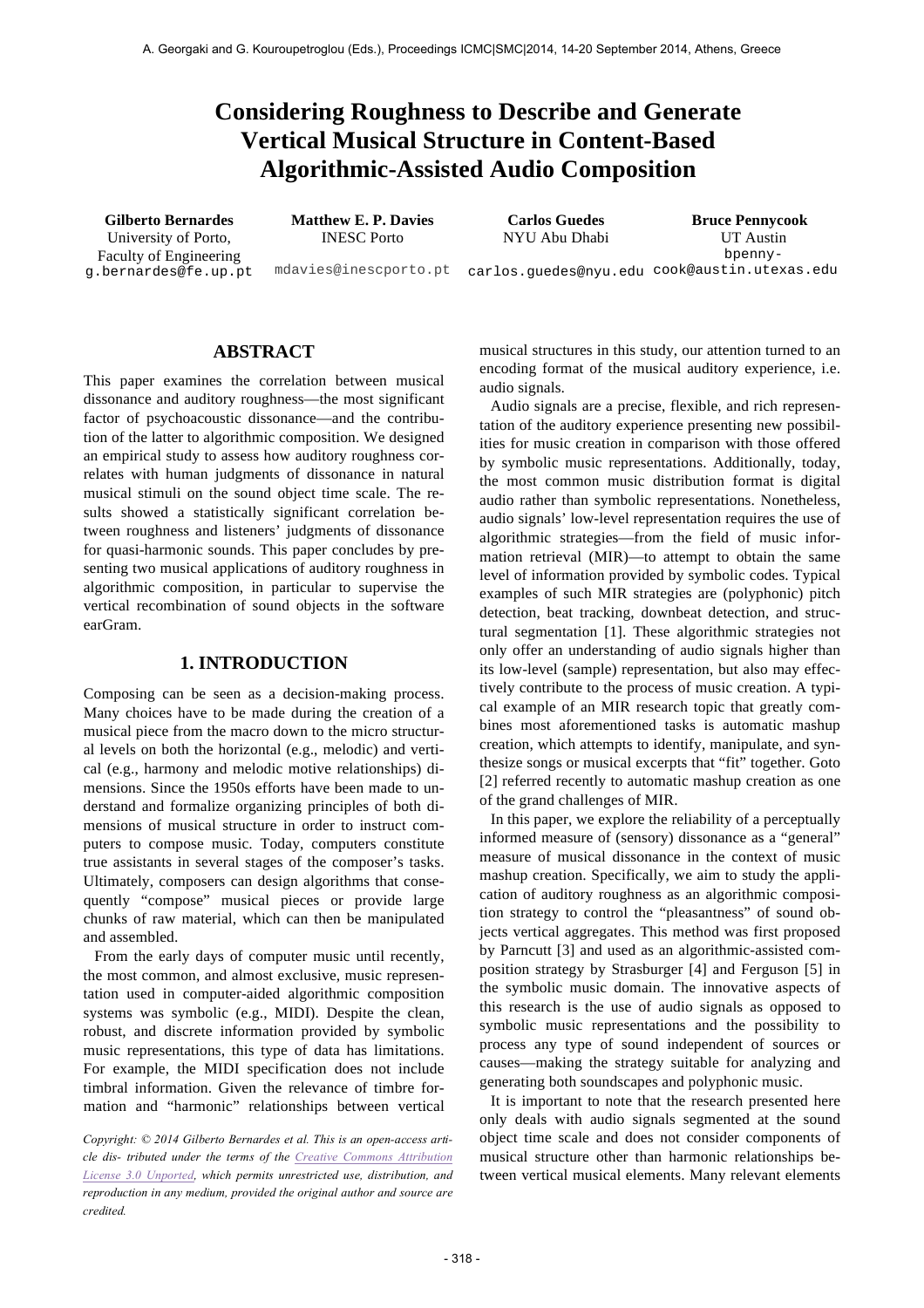that actively contribute to the quality of vertical musical structure such as rhythmic features will not be addressed.

The remainder of this paper is structured as follows. In Section 2 we review algorithmic music strategies for the generation of vertical musical structure. In Section 3 we introduce two important concepts of this research consonance and dissonance—constrain their application in the context of the current research, and present an algorithm for computing auditory roughness. In Section 4 we detail an experiment that aims at investigating how roughness correlates with human judgments of dissonance. In Section 5 we present and discuss the experiment results. In Section 6 we demonstrate how the current research has been applied in the software earGram [6] for recombining sound objects into soundscapes and polyphonic music. Finally, in Section 7 we state conclusions and future work.

# **2. VERTICAL DIMENSION OF MUSIC: AN ALGORITHMIC APPROACH**

The vertical dimension of music is related to the relationship between simultaneous events (e.g., a piano chord or a contrapuntal texture), or the sonic matter (e.g., spectrum of a violin tone), which can occur at several layers of musical structure. For example, at the macro and meso levels of musical structure, a possible strategy to shape the vertical dimension of musical structure is to orchestrate its musical events. On the sound object temporal scale—the structural level of interest here—typical examples of vertical structures are chords and timbre formation/modulation.

The vertical dimension of music structure has been a research topic revisited since the early days of computerassisted algorithmic composition in the late 1950s. The study of vertical musical structure generation is rather evident in algorithmic music strategies for style imitation, i.e. the branch of algorithmic composition that focuses on the formalization of principles extracted from music theory, particular works, or a body of works to generate music that resembles at some level the analyzed music. Some of the topics that have been continuously revisited within this line of research are: the generation of species counterpoint [7, 8]; functional harmony as used in Western music from the  $17<sup>th</sup>$  to  $19<sup>th</sup>$  centuries [9, 10]; the automatic generation of polyphonic rhythms, namely in the context of interactive music systems [11]; and the exploration of serial music operations [12, 13].

Despite the considerable body of knowledge on algorithmic strategies for generating vertical musical structures, very little research on this domain deals with musical events encoded as audio signals or even addresses musical representations other than symbolic music codes. Additionally, most algorithms presented in this domain cannot deal with the low-level representation of audio signals and only process clean and discrete data, in particular the pitch and duration of overlapping events. Despite the accuracy and robustness of pitch detection algorithms for monophonic audio signals, state-of-the-art algorithms for polyphonic pitch detection are not yet very reliable [14]. Therefore, the above-mentioned algorithms cannot consistently manipulate most music encoded as audio signals due to its predominantly polyphonic nature.

An exception to the prevailing use of symbolic representations in algorithmic composition is the recent work in MIR, which has been gradually expanding its area of action towards music creation [14]. One such emerging topic is mashup creation, which makes use of contentbased analysis to retrieve "mashable" material from large databases according to particular audio features like harmonic compatibility [15, 16], or even automatically generate song remixes/mashups [17, 18]. Despite recent efforts, so far, results focus on simple harmonic models, whose matching criteria happens in chroma space (i.e., 12) dimensions) that does not address spectral/timbral properties. Our approach focuses on the study of a model for harmonic incompatibility between vertical sound events rather than the presence of high harmonic similarity, thus offering a broader range of musical possibilities.

## **3. CONSONANCE AND DISSONANCE: AUDITORY ROUGHNESS**

In music, the terms "consonance" and "dissonance" are subject to various misconceptions, confusions, and disagreements as may be shown by their inconsistent definitions in dictionaries, harmony textbooks and books on musical acoustics [19]. Tenney [19] has also shown that both concepts refer to different phenomena depending on historical, cultural (tradition), and musical (composer's idiom or stylistic features) contexts. Additionally, while striving to clarify the semantics of what he calls the "consonance/dissonance-concept" (CDC), Tenney examined the roots and developments of the terms in western musical culture and presented the following five categories in which the terms are addressed distinctly: (1) melodic: distinguish degrees of "affinity, agreement, similarity, or relatedness*"* between melodic intervals; (2) diphonic: sonorous character of simultaneous dyads; (3) contrapunctual: consonance/dissonance defined by role in counterpoint (the important aspect is the context in which it occurs, not the physical properties of the sound); (4) chordal/functional: CDC applied to individual tones in a chord; and (5) timbral: equated with "roughness".

Due to computational limitations, namely the robustness of polyphonic pitch detection algorithms, Tenney's CDC 1-4 will not be considered in this study, because their organization relies on discrete characterization of notes. Our work will focus on timbral CDC because it can be readily measured and its computation measurement is well established.

Harmony resulting from roughness measures largely relates to orchestration, and to a lesser extent to harmonic tonal syntax. Additionally, it is also relevant in electroacoustic music and connected to contemporary approaches to pitch.<sup>1</sup> Barlow was probably the earliest composer to

l

 $1$  Roughness also proved to be helpful in the analysis of contemporary,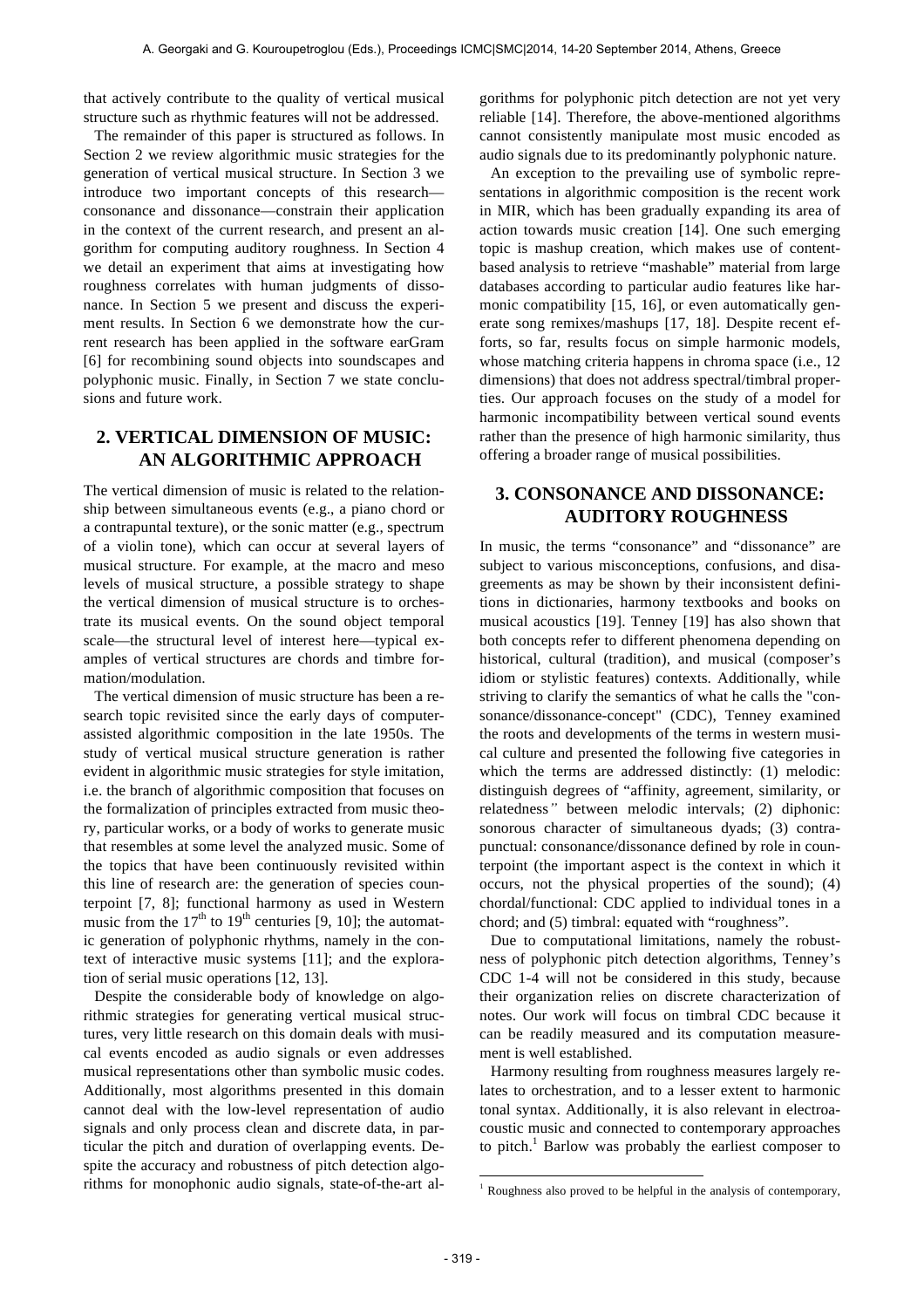use roughness in composition in his piece *Çoğluotobüsişletmesi* (1978). The research behind the aforementioned piece would later be incorporated into the algorithmic composition program Autobusk. Spectral music composers, in their journey of discovery for new sound organizations based on sounds inner structure, also paid attention to the roughness phenomenon. A typical example of spectral music that explores the roughness phenomenon is the opening section of Grisey's *Jour, Contre-Jour* (1979). More recently, we can cite the works of Strasburger [4] and Fergusson [5]. In non-western musical traditions the effect of roughness has also been explored (e.g. Indian *tambura* drone, Bosnian *ganga* singing, and Middle Eastern *mijwiz* and *ganga* singing) [21].

Even if roughness has raised some interest within the music and scientific communities, few current musical applications take advantage of this measure, in particular to analyze large amounts of music as they unfold in time and generate vertical musical structures. A possible reason for this fact is the disconnect between the dissonance models from music theory and psychoacoustics. Nonetheless, despite this disconnect, roughness measures innate and intrinsic human perception phenomena, which contributes for concepts of musical consonance and dissonance [20]. Empirical research has also reinforced and confirmed this relationship. For example, Miskiewicz [22] has shown a strong correlation between how musical dyads are understood in sensory terms and in common tonal syntax. Nevertheless, "musical" dissonance embeds idiosyncrasies such as explicit and implicit rules or schemata that go beyond physics or physiology [20].

Our use of sensory dissonance departs from Terhardt's [23] psychoacoustic theory, which defines the phenomenon as a combination of the three following sound features: (1) sharpness (also addressed as brightness), (2) roughness, and (3) tonalness. Notwithstanding the phenomenon of sensory dissonance being regulated regulated by three factors, we will simply addressed it by its most prominent factor, which is the roughness of a sound, because there isn't a model that describes the interaction of the aforementioned psychoacoustic factors [24].

The roughness of a sound is the physical correlate of amplitude fluctuations [21] (also addressed as "beatings") produced when two frequencies are a critical bandwidth apart, which is approximately one third of an octave in the middle range of human hearing [23]. The sensation of "roughness" or "fast beats" occurs when the rate of two frequency amplitude fluctuations are over 20 Hz up to a critical bandwidth. Dissonant sounds within this approach produce "fast beats", and consonance is the absence of such beating sensation.

Timbre can also affect our subjective experience of musical dissonance and harmonic progression [24]. In particular, partials of complex tones can also produce a beating sensation when the same conditions are met, i.e.,

l

when they are a critical bandwidth apart. As a result, the timbre of complex tones can affect our experience of roughness. This evidence was concluded since the early experiments on this domain; however, only recently research on this domain started tackling this issue more systematically, i.e., investigating and developing algorithms to measure roughness between sonorities, taking into account the effects of timbre and microtonal inflection [24, 25]. Still, the latest most significant experiments on this domain rely on "artificially" created sounds (synthesized sounds with highly controlled parameters) or simplistic examples (e.g., the monophonic instruments sounds). To our knowledge, empirical studies on auditory roughness have not addressed natural and complex musical stimuli and do not represent the variability that can be present in natural music listening situations, which differ from "synthetic" ones in a number of ways, such as amplitude and phase of the partials, attack cues, etc. Consequently, despite the unpredictable factors associated with natural and complex musical stimuli, no clear knowledge exists about the correlation between natural musical stimuli and human judgments of dissonance as understood in tonal music syntax, as we study here. Before delving into the experiment, we should clarify the roughness measure used in the current study.

The roughness computation used in our experiments and in the musical applications detailed and discussed in the reminder sections of this paper uses Porres's implementation [24] of Parncutt's roughness  $(\rho)$  measure [26]:

$$
\rho = \sum_{j=0}^{n} \sum_{k=1}^{n-1} \frac{a_j \cdot a_k \cdot g(f_{cb})}{a_j^2} \tag{1}
$$

where  $a_j$  and  $a_k$  are the amplitudes of two frequencies being compared; *fcb* is the distance between the frequencies in critical bandwidths (Bark); and *g(fcb)* is a "standard curve" developed by Parncutt (equation 4) that models experimental data of Plomp and Levelt [27]. To convert a frequency *f* from Hz to Bark, we use the equation proposed by Barlow [28], which merges Terdardt and Traunmüller:

$$
z = \begin{cases} 13.3 \cdot \operatorname{atan}\left(3 \cdot \frac{f}{4000}\right), & f < 219.501\\ \left(\frac{26.81 \cdot f}{1960 + f}\right) - 0.53, & f > 219.501 \end{cases} \tag{2}
$$

Traunmüller's equation (equation 2, lower row) has an added correction factor for values of *z* > 20.1:

$$
z' = z + 0.22 \cdot (z - 20.1) \tag{3}
$$

$$
g(f_{cb}) = \begin{cases} \left(e(\frac{f_{cb}}{0.25}) + e^{(-\frac{f_{cb}}{0.25})}\right)^2, f_{cb} < 1.2\\ 0, f_{cb} > 1.2 \end{cases} \tag{4}
$$

We used Pure Data's external *sigmund~* developed by Puckette to extract pairs of frequency and amplitude of the 50 most prominent peaks of the spectra.

non-tonal and non-western music and performance where traditional analytical systems fail, and for the exploration of arbitrary musical scales or tunings other than the 12 temperate scale [20].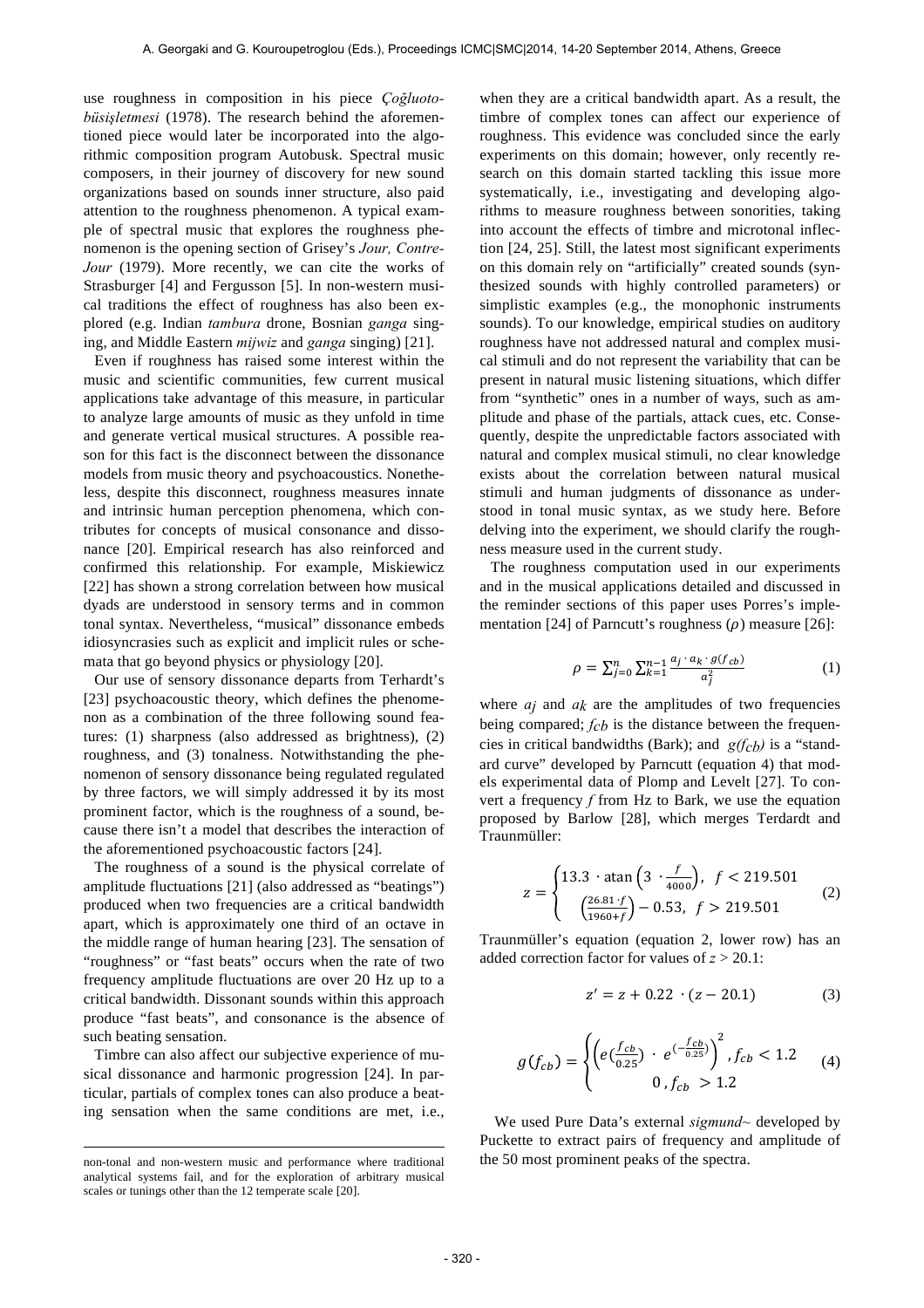## **4. EXPERIMENT**

An experiment was carried on to assess how well auditory roughness can be applied as a "general" measure of musical dissonance. The experiment consisted of a listening test, which aimed to evaluate the relationship between human judgment of dissonance and roughness, with the hypothesis that human judgment would be correlated with roughness. Specifically, we expect a negative correlation between both variables, because, to simplify the experiment, the scale of the human ratings was inverted in relation to the measure of auditory roughness. Additionally, we conjecture that the presence of non-pitched sonorities may bias the established hypothesis.

We created 3 datasets for the listening experiment, each with 150 musical stimuli with duration between 1-2s, resulting from the overlap of different sound events. The 3 datasets encompass the following sound types: (1) quasi-harmonic sounds (clarinet notes and piano chords); (2) quasi-harmonic and non-pitched percussion sounds (clarinet notes, guitar motives, and drumbeats); and (3) environmental sounds (field recordings of a park and a forest). Then, for each stimulus, we calculated its roughness using the algorithm described at the end of Section 3. We then sorted the values of each dataset in an ascending order, divided the entire range of values in five equal parts, and randomly selected three stimuli from each part in order to guarantee that the musical stimuli used in the experiment covered the entire range of auditory roughness per dataset. In total, each participant was asked to rank 45 musical stimuli—15 musical stimuli per dataset.

The experiment was run as follows: for each new excerpt the participants were asked to rate the degree of dissonance of each stimuli on a 1-5 scale, with 1 being very dissonant and 5 very consonant. The three datasets were evaluated separately, and the order of the stimuli was randomly selected. To allow the participants to get familiar with the experiment there was a short training phase prior to starting the main experiment.

In total, 41 participants were recruited to take the experiment (22 males and 19 female, with ages ranging from 18 to 27 years old). Since musical training could affect the type of judgments, we restricted the participants to classically trained music students undergoing a bachelor's or master's degree. The participants were not paid for taking part in the experiment.

## **5. RESULTS**

To examine the results of the listening test we first computed the mean values of all participants' dissonance ratings for each stimulus and then, for each corpus, we computed the Pearson correlation coefficient between the mean values of the human dissonance ratings and roughness.

The results indicate a statistically significant negative relationship between roughness and user judgments for quasi-harmonic sounds (dataset 1), and no significant relationship for the two remaining sets (Table 1 presents the Pearson correlation coefficient results for the three datasets and their statistical significance and Figure 1 depicts in a scatter plot the relationship between the experiment variables for the 3 datasets). The negative correlation observed in datasets 1 and 2 results from the fact that the human ratings and roughness scales are inverted, i.e. the most consonant sounds are values close to zero according to the roughness measure used and correspond to the maximum value (5) in the human ratings scale (1- 5).

|           | Pearson correlation | Statistical        |
|-----------|---------------------|--------------------|
|           | coefficient $(r)$   | significance $(p)$ |
| Dataset 1 | $-0.7754$           | ${}< 0.001$        |
| Dataset 2 | $-0.4571$           | 0.09               |
| Dataset 3 | 0.0863              | 0.76               |

**Table 1.** Correlation between human judgments of dissonance and roughness for three different datasets of sound stimuli (see section 4).



**Figure 1**. Scatter plots exposing the correlation between roughness and human judgments of dissonance by trained musicians for three datasets of sound stimuli.

Despite being non-significant, dataset 2 still presents some degree of correlation between roughness and human judgments of dissonance, which is unverified in dataset 3. This phenomenon may result from the increasing level of inharmonicity of dataset 3 in comparison with dataset 2. However, additional research is necessary to verify this hypothesis. Additionally, the participant's ratings of dataset 3 may suffer from some inconsistency due to a lack of understanding of the concept of dissonance/consonance in environmental sounds. We believe that this fact is due to the lack of exposure of the participants to these types of sounds in an analytical manner given their musical background (which typically does not consider environmental sounds as "musical sounds").

Summarizing, the experiment results show a high degree of correlation between human judgments of dissonance/consonance and auditory roughness for quasi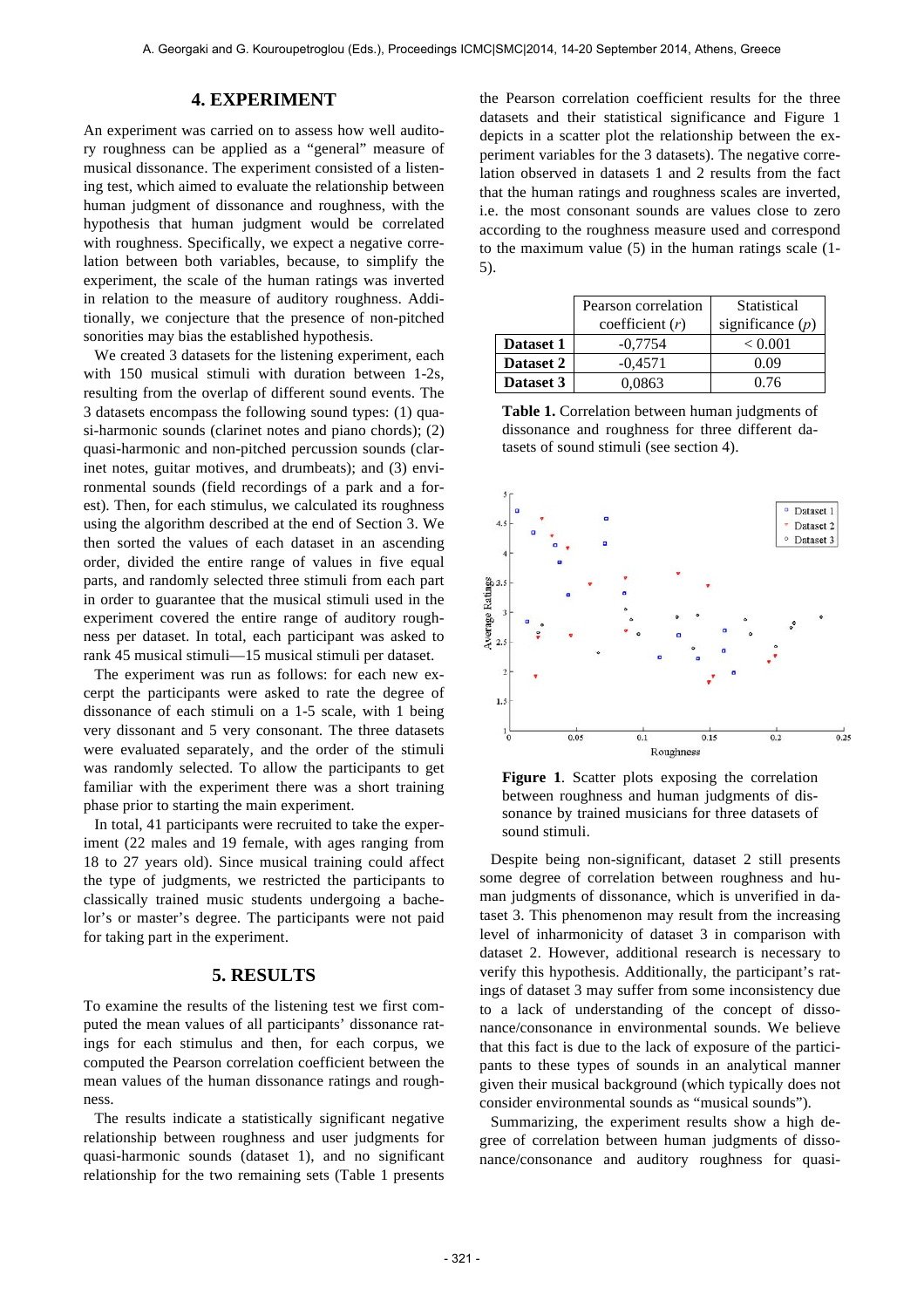harmonic sounds and no significant relationship for, or in the presence of, non-pitched sounds.

## **6. MUSICAL APPLICATIONS**

The use of auditory roughness in computer music has a large range of applications in musical analysis and composition, in particular to describe and/or generate vertical musical structures. In terms of analysis, the use of roughness may provide some insights about the organization of the vertical dimension of music at specific times, or provide a curve that exposes the temporal evolution of the roughness of a particular composition. Auditory roughness is not a guaranteed measure of musical dissonance which is a subjective and context-dependent concept nevertheless, there's a strong correlation between the two concepts, which makes roughness a good measure to analyze music where no score is available, for music outside of the Western music tonal vocabulary for which strict rules are known in advance, or to automatically analyze large amounts of music. In terms of composition, the most strikingly aspect of roughness is the possibility to systematically organize non-harmonic sonorities according to a "timbral grammar." This includes two important areas that lack a systematic approach to the task: (1) all possible tunings related to timbres, (2) extending soundobjects *solfège* with a sort of "tonal" vocabulary, taking over the role of pitch and harmonic syntax in Western music.

In the context of our work auditory roughness was used to regulate the quality of vertical musical layers of sound objects in earGram [6], a concatenative sound synthesis (CSS) software for content-based algorithmic-assisted audio composition. Even if CSS deals primarily with the horizontal dimension of music, i.e., the generation of musical sequences, current practice expands the technique to the synthesis of overlapping units [29, 30]. Despite the popularity of this new approach, the resulting sound quality of the vertical superposition of audio units has been overlooked. Specifically, roughness was used in earGram to regulate the dissonance of overlapping audio units in two "playing modes" of the software: shuffMeter and soundscapeMap. ShuffMeter was designed to recombine sound objects into phrases characteristic of a userassigned meter and soundscapeMap the manipulation and synthesis of soundscapes. Both methods allow the generation of several concurrent vertical layers by superimposing sound objects. A detailed description of both algorithmic strategies and particularly how they apply roughness to guide vertical musical structure follows. Both algorithmic strategies rely on a corpus of structurally segmented-analyzed/described sound objects to generate musical sequences. For a comprehensive explanation of the foundations and implementation of the software and in particular to the analytical modules of the system please refer to [6].

#### **6.1 ShuffMeter**

ShuffMeter relies on music theory knowledge to guide the generation of musical sequences that reflect a userassigned meter. The generation of patterns characteristic of a given meter result from the stochastic recombination of units with different stresses given by a metrical template generated by Barlow's metrical indispensability algorithm [31]. We ascribed the template representation to two audio descriptors: loudness and spectral variability, because spectral and loudness changes are most likely to occur on stronger metrical accents [32]. The template may be altered during performance to regulate the smoothness and loudness of the generated phrases by regulating the clusters' color position on interface (see Figure 2). ShuffMeter also allows the creation of up to 8 synchronized vertical layers, each assigned to a sub-space of the corpus. The corpus is automatically divided into groups that expose common characteristics by clustering algorithms. Although the algorithm may adopt any "type" of temporal unit, it conveys better results when using units segmented on a beat basis.



**Figure 2**. ShuffMeter's interface.

Roughness was used in shuffMeter to supervise the quality of overlapping of units. Prior to generation the user must define a guiding layer and all remaining layers that must conform to it. This user input is mostly necessary because, to achieve better results, one must exclude from the roughness quality assessment non-pitched sounds (as shown by the experiment results). At each iteration, from the set of units that have a spectral variability and loudness corresponding to a particular metrical accent, signed layers will weight the decision of the best matching unit according to the minimum roughness values between the candidate units that will be overlapped with the guiding layer.

#### **6.2 SoundscapeMap**

SoundscapeMap defines target phrases to be synthesized by navigating in a two-dimensional plane, whose axes are assigned to musical features that control the den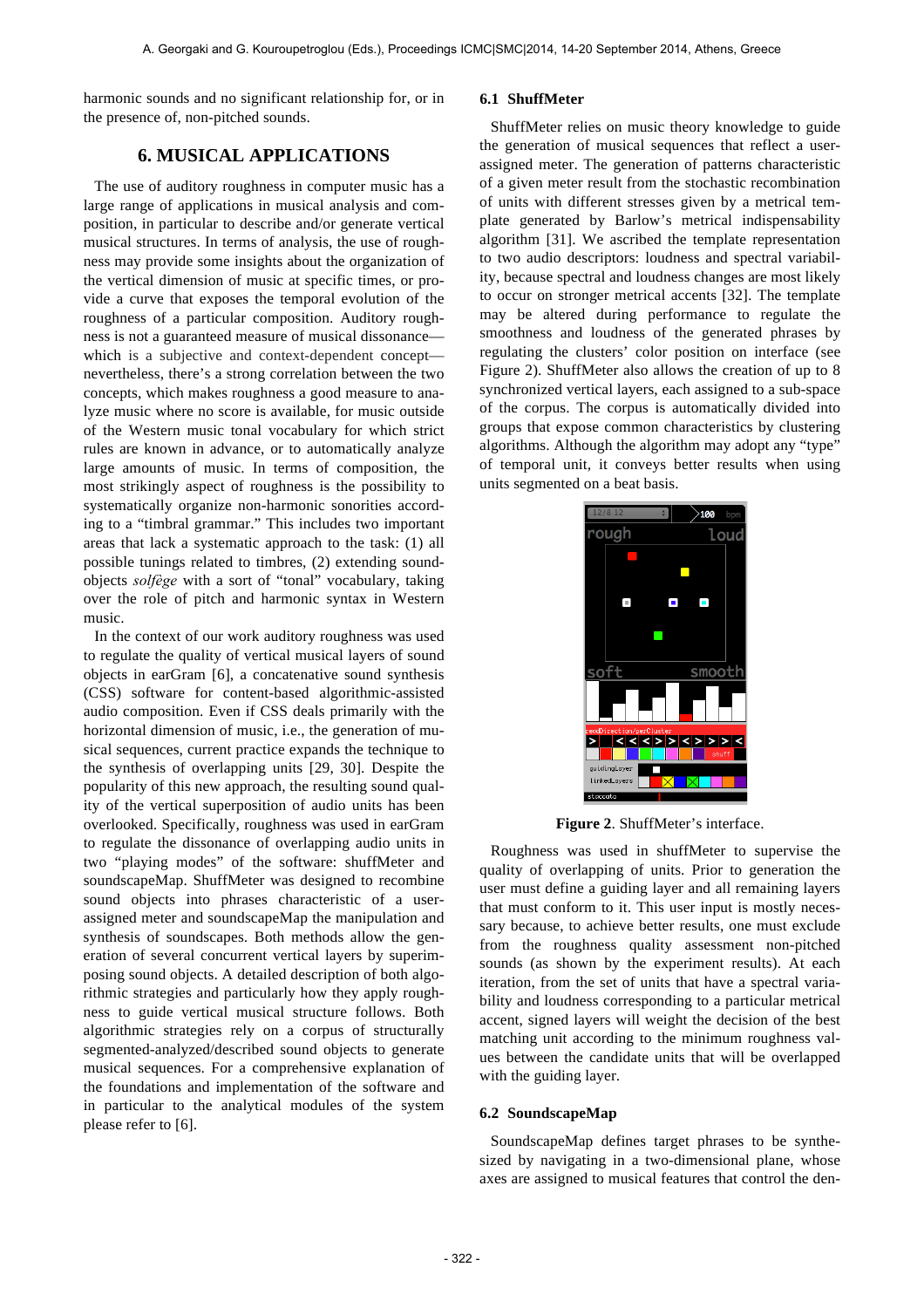sity and the "sharpness" of the sound events (see Figure 2). Smoothness (*x*-axis) controls the stability (amplitude, pitch, and timbre changes) of the synthesis and is assessed by the (non-normalized) spectral flux of the audio units. Density (*y*-axis) regulates the number of units played simultaneously and ranges from one to five.



**Figure 3**. SoundscapeMap's interface.

Despite the disconnect between "musical dissonance" and roughness for non-pitched sounds, roughness still measures important auditory phenomena. Therefore, in soundscapeMap the user can control the roughness' degree of overlapping units. In order to do so, the user must define a region of roughness in which the units should preferably fall on a slider. Consequently, at each iteration, the algorithm restricts the corpus to units that have roughness values that fall within the selected range in relation to the last played unit. If the algorithm does not retrieve any units, it searches for the closest unit to the specified range of sensory dissonance.

## **7. CONCLUSION & DISCUSSION**

In this paper we detailed an experiment that aimed at evaluating the correlation between auditory roughness and the Western concept of musical dissonance assessed by the empirical judgment of trained musicians. The experiment results showed a statistically significant correlation between the two variables for quasi-harmonic sounds. In addition, the relationship between the variables appears to show a decrease in correlation when sound inhamonicity increases.

The results of the experiment helped refining the design of two algorithmic composition algorithms (shuffMeter and soundscapeMap) embedded in the software earGram that concatenate and layer short snippets of audio into musical phrases characteristic of a given meter and soundscapes. Specifically, we used auditory roughness to control the degree of dissonance of vertical musical structures resulting from the overlap of two or more audio units. Despite the poor results concerning the relationship between "musical consonance" and roughness for nonpitched sounds, roughness still measures important perceptual phenomena of environmental sounds (as used in soundscapeMap), which makes it suitable to regulate the generation of any audio signal independently of their cause and musical context. Nonetheless, users must be aware that the relationship with tonal musical syntax appears to decreases with increased inharmonicity. Both the software and several sound examples are available at: https://sites.google.com/site/eargram/.

 Even if the results of the experiment detailed here enlighten the relationship between roughness and musical dissonance and although roughness shows great value for music analysis and composition by providing a quantified measure of (sensory) dissonance, its application in algorithmic composition needs ultimately to rely on human judgments to verify or adapt the harmonic syntax to the application context of the creative task at issue. Roughness alone does not guarantee good artistic results, just as consonant sounds are not necessarily preferred to dissonant. In fact, listeners tend to prefer a certain optimal amount of dissonance, complexity, or information flow [33]. Thus, more research is necessary to understand and formalize effective strategies for regulating the dissonance levels of the musical surface. This contrast forms one of the key ingredients of music composition, in which dissonant chords are used to create feelings of tension that are later released by consonant chords. In future work we intend to further study the application of roughness as an algorithmic composition strategy, mainly by understanding its relation with musical tension.

#### **Acknowledgments**

This research has been made possible by the funds of the Fundação para a Ciência e a Tecnologia (FCT) postdoctoral grant SFRH/BPD/88722/2012, and the Media Arts and Technologies project (MAT), NORTE-07-0124- FEDER-000061, financed by the North Portugal Regional Operational Programme (ON.2–O Novo Norte), under the National Strategic Reference Framework (NSRF), through the European Regional Development Fund (ERDF), and by national funds, through the Portuguese funding agency FCT. The presentation of this research at ICMC-SMC was partially supported by the Music Program at the New York University in Abu Dhabi.

### **8. REFERENCES**

- [1] A. Klapuri and M. Davy (Eds.), *Signal Processing Methods for Music Transcription*. Springer-Verlag New York, 2006.
- [2] M. Goto, "Grand challenges in music information research," in M. Muller, M. Goto, and M. Schedl (Eds.), *Multimodal Music Processing*, pp. 217–225. Dagstuhl Publishing, 2012.
- [3] R. Parncutt, "A psychoacoustical model of tonal composition," *Proc. of the Int. Computer Music Conference,* Montreal*,* 1991, pp. 210-213.
- [4] R. Parncutt and H. Strasburger, "Applying psychoacoustics in composition: 'Harmonic' progressions of 'non-harmonic' sonorities," *Perspectives of New Music*, vol. 32, no. 2, pp. 1-42, 1994.